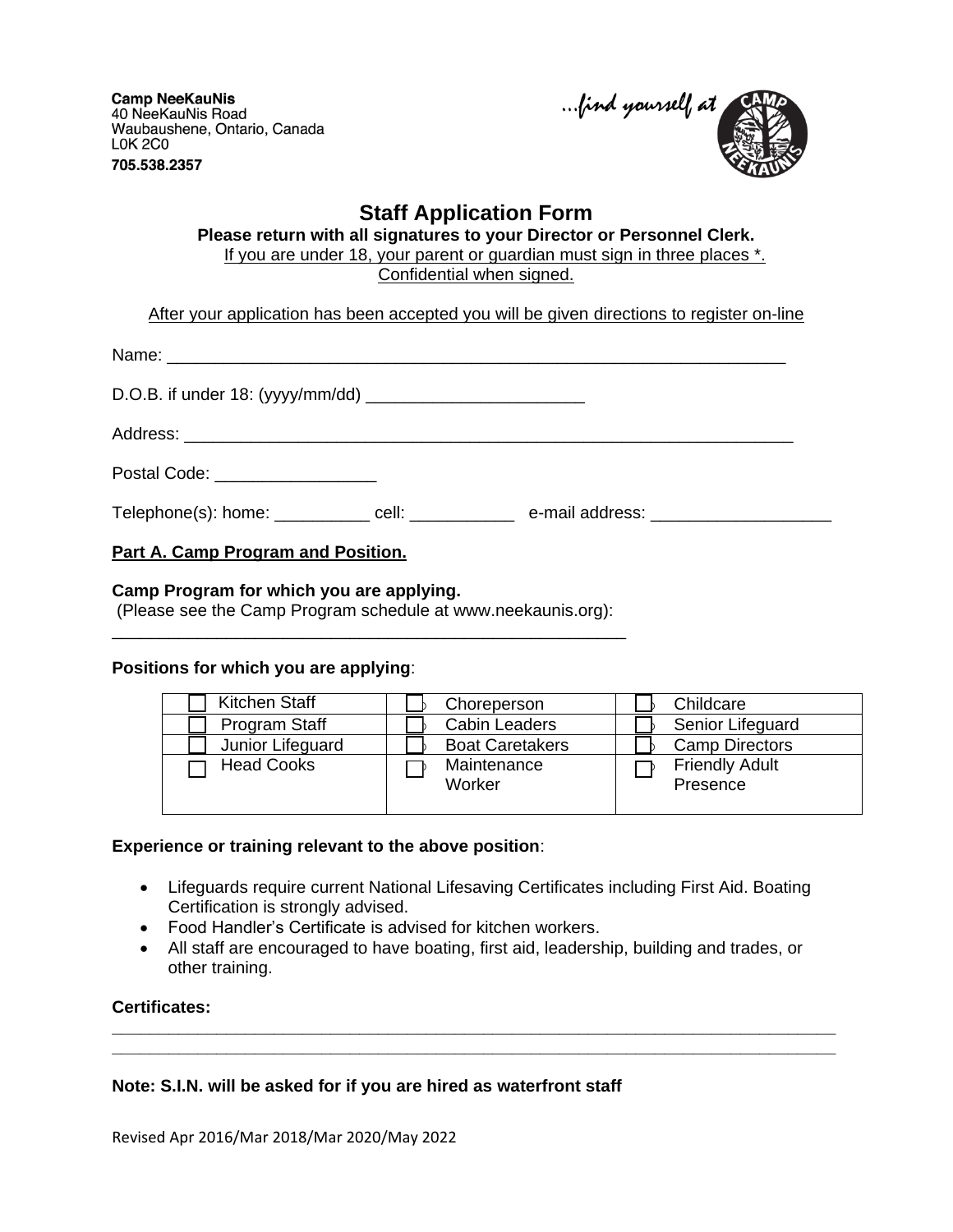# **PART B. References**

**Do you attend a Quaker Meeting or Worship group**?  $\Box Y \Box N$  Which one: \_\_\_\_\_\_\_\_\_\_\_

If yes, please ask your clerk, recording clerk, or treasurer to be your referee, and give name and best contact number here.

**For those not involved in a Meeting**. Please give one reference from an institution that knows your work or skills: with children, trades, or other areas of specialty and that is not a personal reference. Please provide contact information.

1\_\_\_\_\_\_\_\_\_\_\_\_\_\_\_\_\_\_\_\_\_\_\_\_\_\_\_\_\_\_\_\_\_\_\_\_\_\_\_\_\_\_\_\_\_\_\_\_\_\_\_\_\_\_\_\_\_\_\_\_\_\_\_\_\_\_\_\_\_

\_\_\_\_\_\_\_\_\_\_\_\_\_\_\_\_\_\_\_\_\_\_\_\_\_\_\_\_\_\_\_\_\_\_\_\_\_\_\_\_\_\_\_\_\_\_\_\_\_\_\_\_\_\_\_\_\_\_\_\_\_\_\_\_\_\_\_\_\_\_

**Are you a returning volunteer?**  $\Box$ Y $\Box$ N

If yes, please give the names of Camp Directors or members of the Camp NeeKauNis Committee with whom you have worked:

2 \_\_\_\_\_\_\_\_\_\_\_\_\_\_\_\_\_\_\_\_\_\_\_\_\_\_\_\_\_\_\_\_\_\_  $3 \quad$ 

If no, please give the names and contact information for two people who have known you for more than two years.

2\_\_\_\_\_\_\_\_\_\_\_\_\_\_\_\_\_\_\_\_\_\_\_\_\_\_\_\_\_\_\_\_\_\_  $3 \quad \qquad$ 

# **PART C. Police Records Checks**

You need a Police Records Check (also known as a Vulnerable Sector Check) if you are over 18 and in a position of authority or working directly with vulnerable persons.

A vulnerable person is defined as a person who, because of their age, disability, or other circumstances, whether temporary or permanent, are (a) in a position of dependence on others or (b) are otherwise at a greater risk than the general population of being harmed by a person in a position or authority or trust relative to them. (Ottawa Police Services). This requirement pertains to:

- Directors and Cooks with teen staff;
- Cabin counsellors over the age of 18;
- Lifeguards; and Program Staff Leaders over the age of 18.

**Please contact your local police service for details. The police check belongs to you.** In the City of Toronto, you will require a waiver from Camp to proceed. Please contact the Camp/TPS Contact Person, at neekaunis-recruiting@quaker.ca for this waiver and other instructions.

**Email a copy to neekaunis.[recruiting@](mailto:neekaunis-recruiting@quaker.ca)gmail.com or your director.** If you have submitted a copy of your police check in a prior year, let your director know. If you have a PRC done within the last two years for another purpose, scan and send to the email given above.